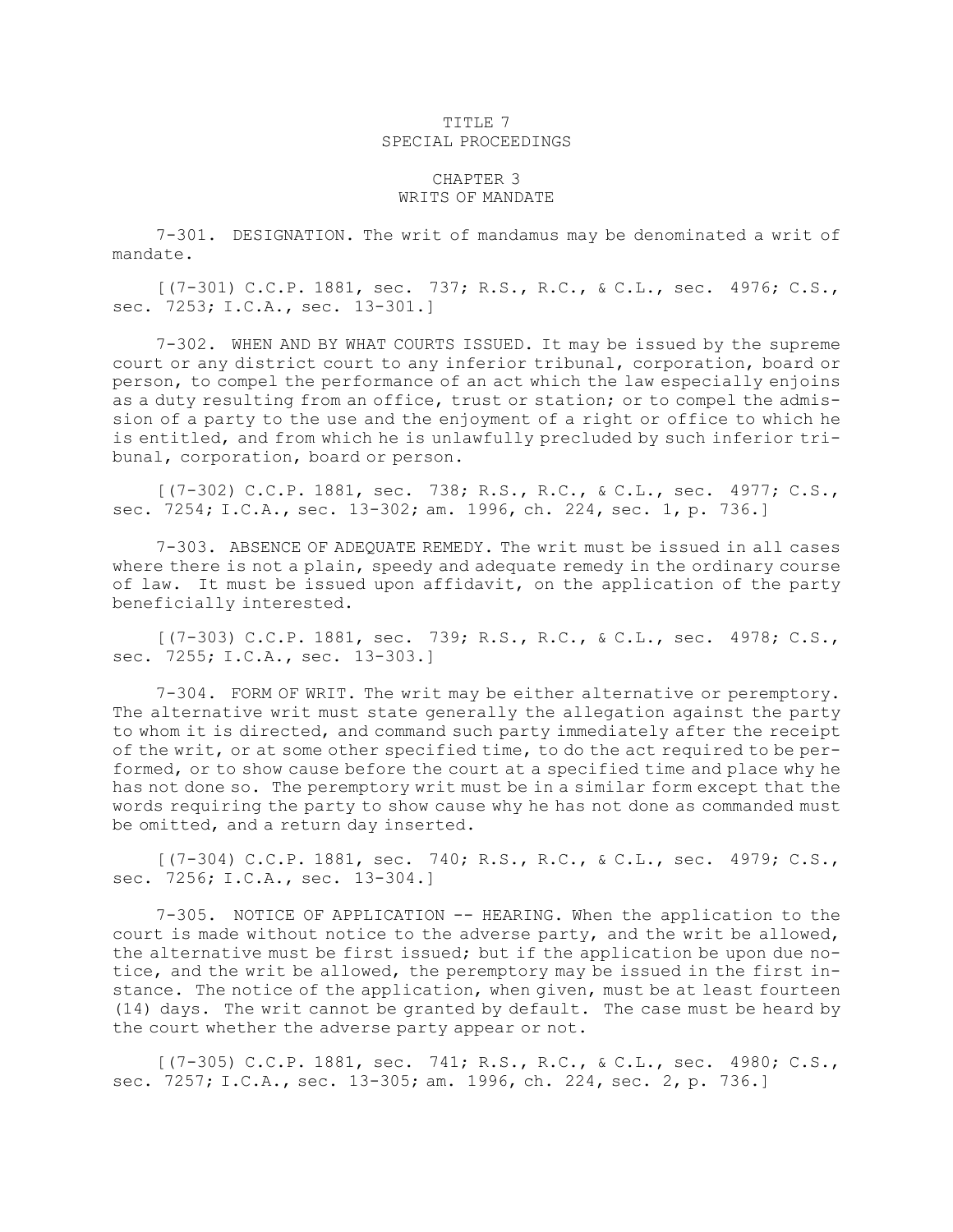7-308. OBJECTIONS TO ANSWER. On the trial, the applicant is not precluded by the answer from any valid objection to its sufficiency, and may countervail it by proof either in direct denial or by way of avoidance.

[(7-308) C.C.P. 1881, sec. 744; R.S., R.C., & C.L., sec. 4983; C.S., sec. 7260; I.C.A., sec. 13-308.]

7-309. MOTION FOR NEW TRIAL. The motion for <sup>a</sup> new trial must be made in the court in which the issue of fact is tried.

[(7-309) C.C.P. 1881, sec. 745; R.S., R.C., & C.L., sec. 4984; C.S., sec. 7261; I.C.A., sec. 13-309.]

7-310. CERTIFICATION OF VERDICT -- ARGUMENT. If no notice of <sup>a</sup> motion for <sup>a</sup> new trial be given, or if given, the motion be denied, the clerk, within five (5) days after the rendition of the verdict or denial of the motion, must transmit to the court in which the application for the writ is pending, <sup>a</sup> certified copy of the verdict attached to the order of trial; after which either party may bring on the argument of the application, upon reasonable notice to the adverse party.

[(7-310) C.C.P. 1881, sec. 746; R.S., R.C., & C.L., sec. 4985; C.S., sec. 7262; I.C.A., sec. 13-310.]

7-311. TRIAL ON PLEADINGS. If no answer be made, the case must be heard on the papers of the applicant. If the answer raises only questions of law, or puts in issue immaterial statements, not affecting the substantial rights of the parties, the court must proceed to hear, or fix <sup>a</sup> day for hearing, the argument of the case.

[(7-311) C.C.P. 1881, sec. 747; R.S., R.C., & C.L., sec. 4986; C.S., sec. 7263; I.C.A., sec. 13-311.]

7-312. DAMAGES. If judgment be given for the applicant, he may recover damages which he has sustained, as found by the jury, or as may be determined by the court or referee, upon <sup>a</sup> reference to be ordered, together with costs; and for such damages and costs an execution may issue; and <sup>a</sup> peremptory mandate must also be awarded without delay.

[(7-312) C.C.P. 1881, sec. 748; R.S., R.C., & C.L., sec. 4987; C.S., sec. 7264; I.C.A., sec. 13-312.]

7-313. SERVICE OF WRIT. The writ must be served in the same manner as <sup>a</sup> summons in <sup>a</sup> civil action, except when otherwise expressly directed by order of the court. Service upon <sup>a</sup> majority of the members of any board or body is service upon the board or body, whether at the time of the service the board or body was in session or not.

[(7-313) C.C.P. 1881, sec. 749; R.S., R.C., & C.L., sec. 4988; C.S., sec. 7265; I.C.A., sec. 13-313.]

7-314. DISOBEDIENCE OF WRIT -- PENALTY. When <sup>a</sup> peremptory mandate has been issued and directed to any inferior tribunal, corporation, board or person, if it appear to the court that any member of such tribunal, corporation or board, or such person upon whom the writ has been personally served,